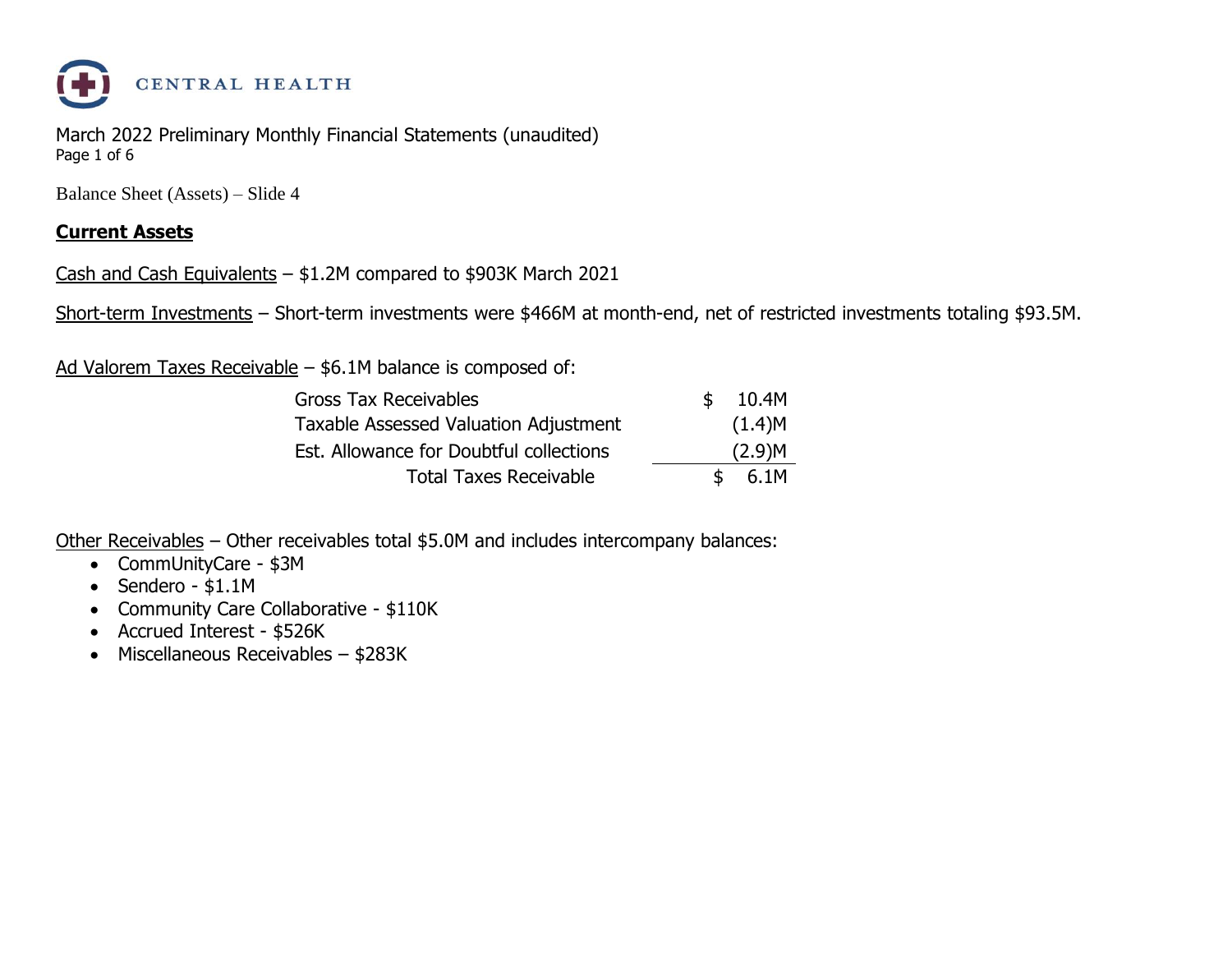

March 2022 Preliminary Monthly Financial Statements (unaudited) Page 2 of 6

Balance Sheet (Assets) – Slide 4 (continued)

#### Prepaid Expenses – \$849K balance composed of:

- TCAD Appraisal Fees \$282K
- Prepaid Tax Collection Fees \$6K
- Software \$101K
- Deposits \$82K
- Prepaid Insurance \$225K
- JTT Equipment \$79K
- Memberships \$74K

#### **Total Current Assets – \$479M**

#### **Restricted Cash & Investments or Noncurrent**

Investments Restricted for Capital Acquisition – \$93.5M in securities and reserves restricted for capital acquisition.

- Sendero Paid-in-Capital \$71.0M (unchanged)
- Working Capital Advance to CommUnityCare \$4.0M (unchanged)
- Sendero Surplus Debenture \$37.1M (unchanged)
- Restricted TCHD LPPF Cash & Investments \$1M
- Capital Assets \$86M, net of accumulated depreciation

**Total Assets – \$771.6M**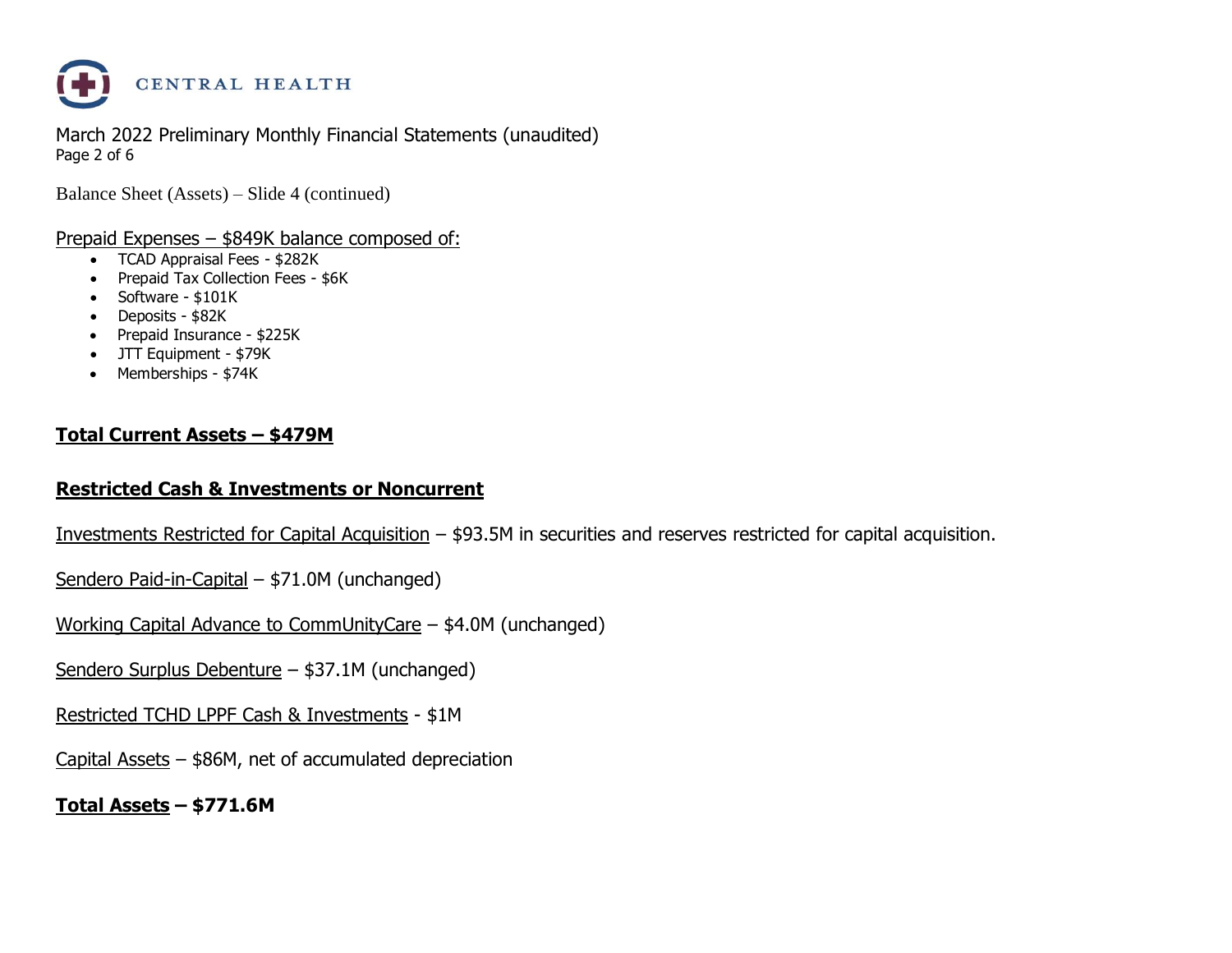

March 2022 Preliminary Monthly Financial Statements (unaudited) Page 3 of 6

#### **Current Liabilities** – Slide 5

Accounts Payable – Major components of the \$7.8M balance are:

- \$5.9M estimated IBNR for healthcare services.
- \$1.9M vendor invoices due.

Salaries and Benefits Payable – \$1.7M balance is comprised of the accrued liability for salary costs unpaid at month-end, the value of accrued personal time off.

Other Payables – \$1.1M Contract Liability.

Debt Service Payable, Short-Term – \$4.5M in Certificates of Obligation and Interest Payable for Series 2020 and 2021 Taxable and non-Taxable debt.

#### **Total Current Liabilities – \$20M**

#### **Restricted or Noncurrent Liabilities**

Funds held for TCHD LPPF - \$1M receipts from participants in the LPPF.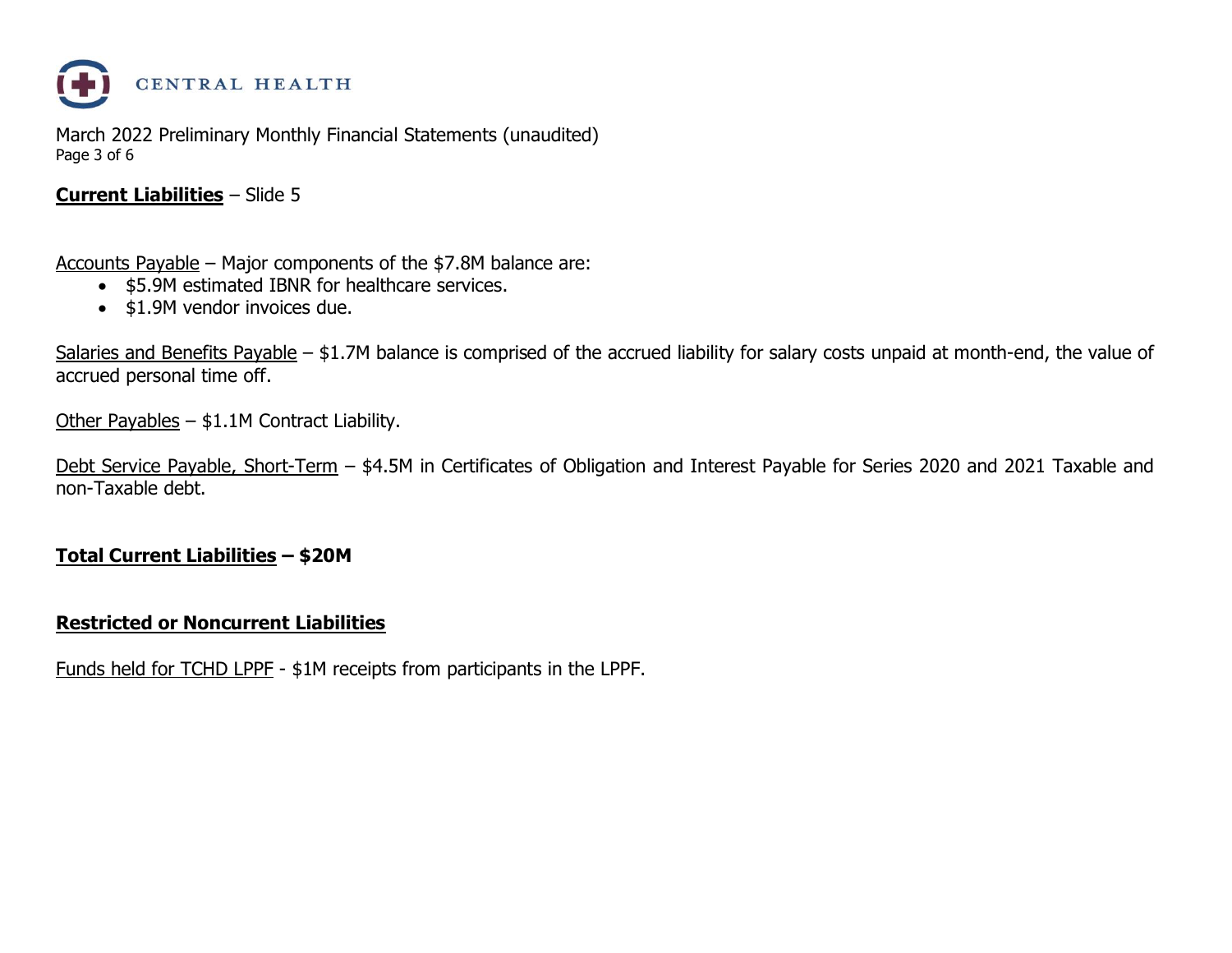

March 2022 Preliminary Monthly Financial Statements (unaudited) Page 4 of 6

Balance Sheet (Liabilities) – Slide 5 (continued)

#### Debt Service Payable, Long-Term – \$75.9M balance (unchanged):

|                         | 57.3 M<br>2.1 M         |                                |
|-------------------------|-------------------------|--------------------------------|
|                         |                         |                                |
|                         |                         |                                |
| 3.71 M                  | 12.72 M                 |                                |
| <b>Obligation Bonds</b> | <b>Obligation Bonds</b> |                                |
|                         |                         |                                |
|                         |                         |                                |
|                         | Series 2020<br>General  | Series 2021<br>Certificates of |

\$7.285M was originally issued in 2011 for the North Central clinic and refunded May 2020. \$72.9M was issued in 2021 for two clinics and an administration building. Annual payments are due on 3/1 for all Series.

#### **Total Restricted of Noncurrent Liabilities – \$77M**

#### **Total Liabilities – \$97M**

#### **Net Assets**

Unrestricted Net Assets – \$558M

Restricted Net Assets – \$56M

Investment in Capital Assets – \$60M

**Total Net Assets – \$675M Total Liabilities and Net Assets** – **\$772M**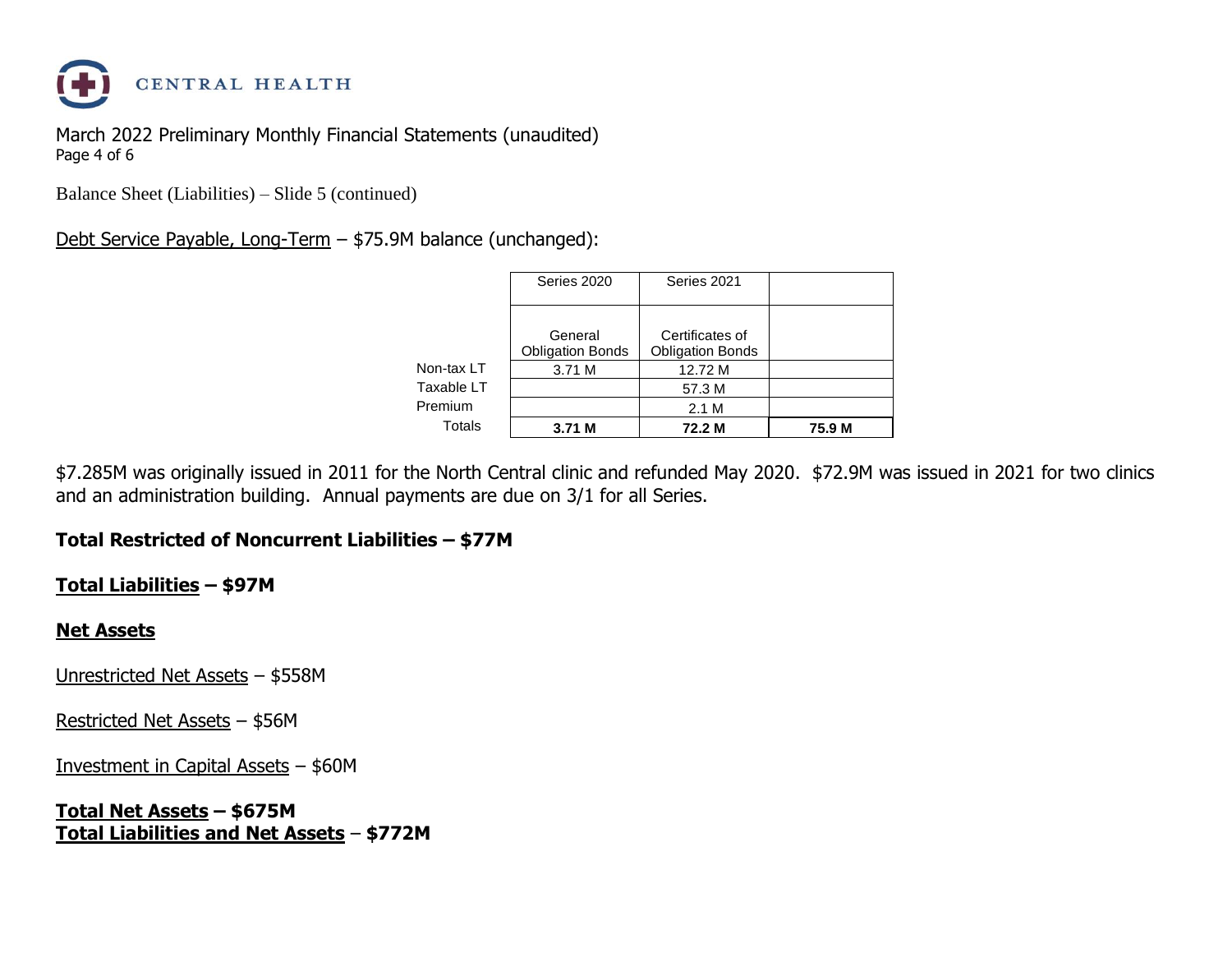

March 2022 Preliminary Monthly Financial Statements (unaudited) Page 5 of 6

#### **Sources and Uses Report** – Slide 6

March financials  $\rightarrow$  six months, 50% of the fiscal year.

#### **Sources – Total \$4.9M for the month**

Property Tax Revenue – Net property tax revenue for the month was \$2.2M. Net revenue includes \$2.3M current month's collections; \$238K Penalties and Interest; (\$459K) in adjustments for prior year delinquent taxes; and \$110K in annual Inventory taxes.

Lease Revenue – \$2.5M recorded for Seton and Hancock Clinic; also including the annual \$1.6M lease payment from The 2033 Higher Education Development Foundation.

Other Revenue – \$258K in monthly investment income

#### **Uses of Funds – Total \$24.8M for the month**

Total Healthcare Delivery Program – Total healthcare delivery expenses were \$23.7M for the month and \$69M YTD compared to \$52M YTD thru March 2021.

Healthcare Delivery Budget includes funds for service expansion in Post-Acute Care \$2.1M, Primary & Specialty Care \$6.7M, and Community Health Care Initiatives \$875K

Administration Program – \$996K in expense for the month, which includes:

- Personnel costs \$512K
- Consulting services \$139K
- Legal fees  $-$  \$25K
- Other general and administrative \$320K

**Tax Collection Expenses** – \$101K for the month.

**Excess Sources/(Uses)** – \$(19.9)M in March. Current YTD is \$428M compared to prior year YTD of \$322M.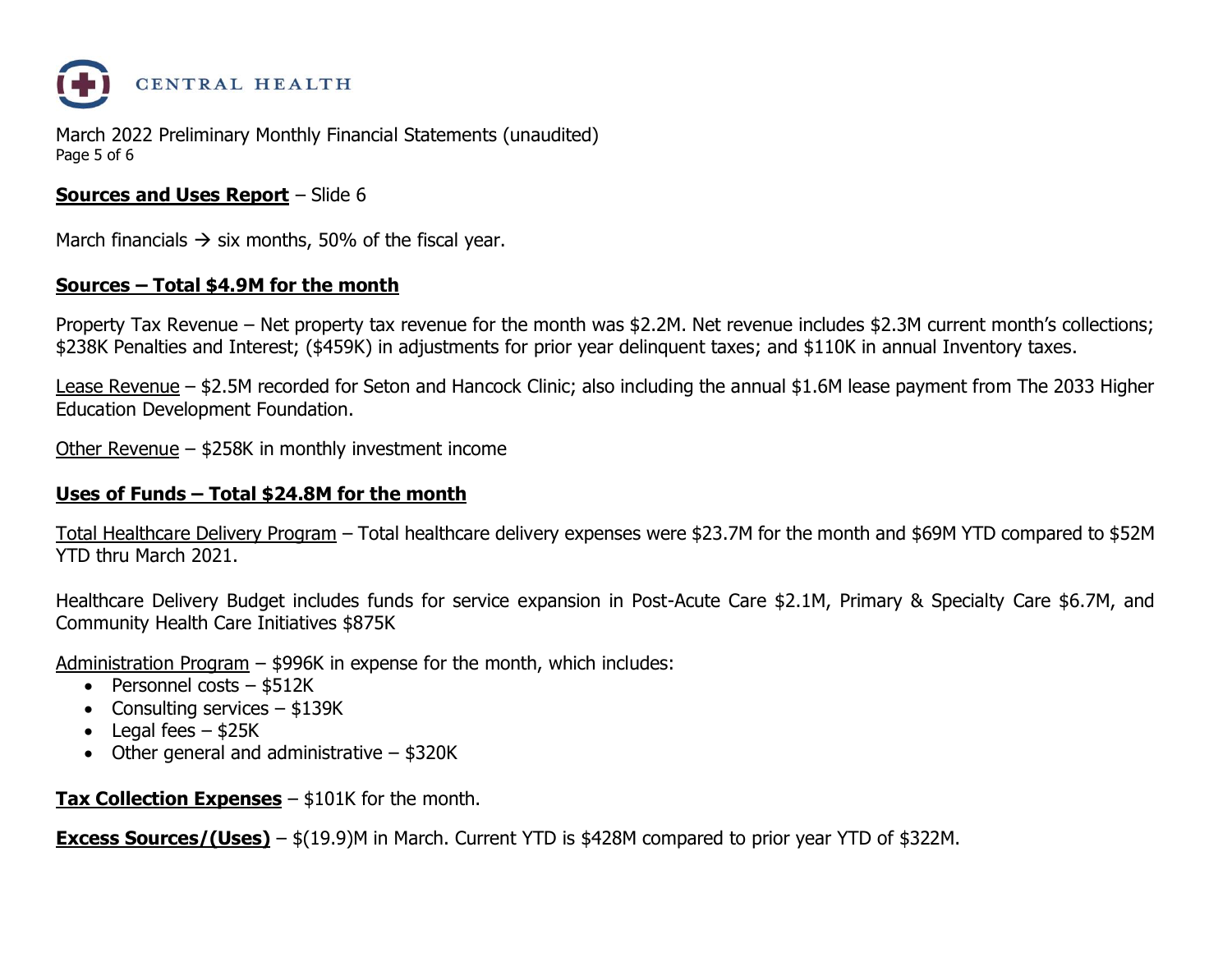

March 2022 Preliminary Monthly Financial Statements (unaudited) Page 6 of 6

#### **Healthcare Delivery Expense** – Slide 7

**Healthcare Delivery Expense** – Total \$23.7M March; \$69M YTD compared to \$52M March FY21 YTD.

Intergovernmental Transfers ("IGT's") – YTD \$0M for DSRIP IGT compared to \$0M YTD last year for DSRIP IGT.

Healthcare Services – Healthcare delivery providers' expense for March totaled \$7.5M, which includes:

- Primary care \$4.7M
- Specialty Care Dental \$1.4M
- Specialty Care Behavioral Health \$57K
- Pharmacy \$1.3M
- All Other \$67K

ACA Premium Assist, Education, Enrollment – \$1.1M in expenses for the month; \$6.5M YTD compared to \$5.9M FY21 YTD

Healthcare Facilities and Campus Redevelopment - \$332K in expense for the month and \$1.9M YTD.

Healthcare Delivery Operating Cost – \$1.9M in expenses for the month and includes:

- Personnel costs \$1.4M
- Consulting Services  $-$  <\$1K
- Legal Fees \$4K
- Other services and purchased goods \$562K

Debt, Reserves and Transfer – \$12.7M in Debt Service and Capital Reserve for the month

**Total Healthcare Delivery** - for the month of March was \$23.7M.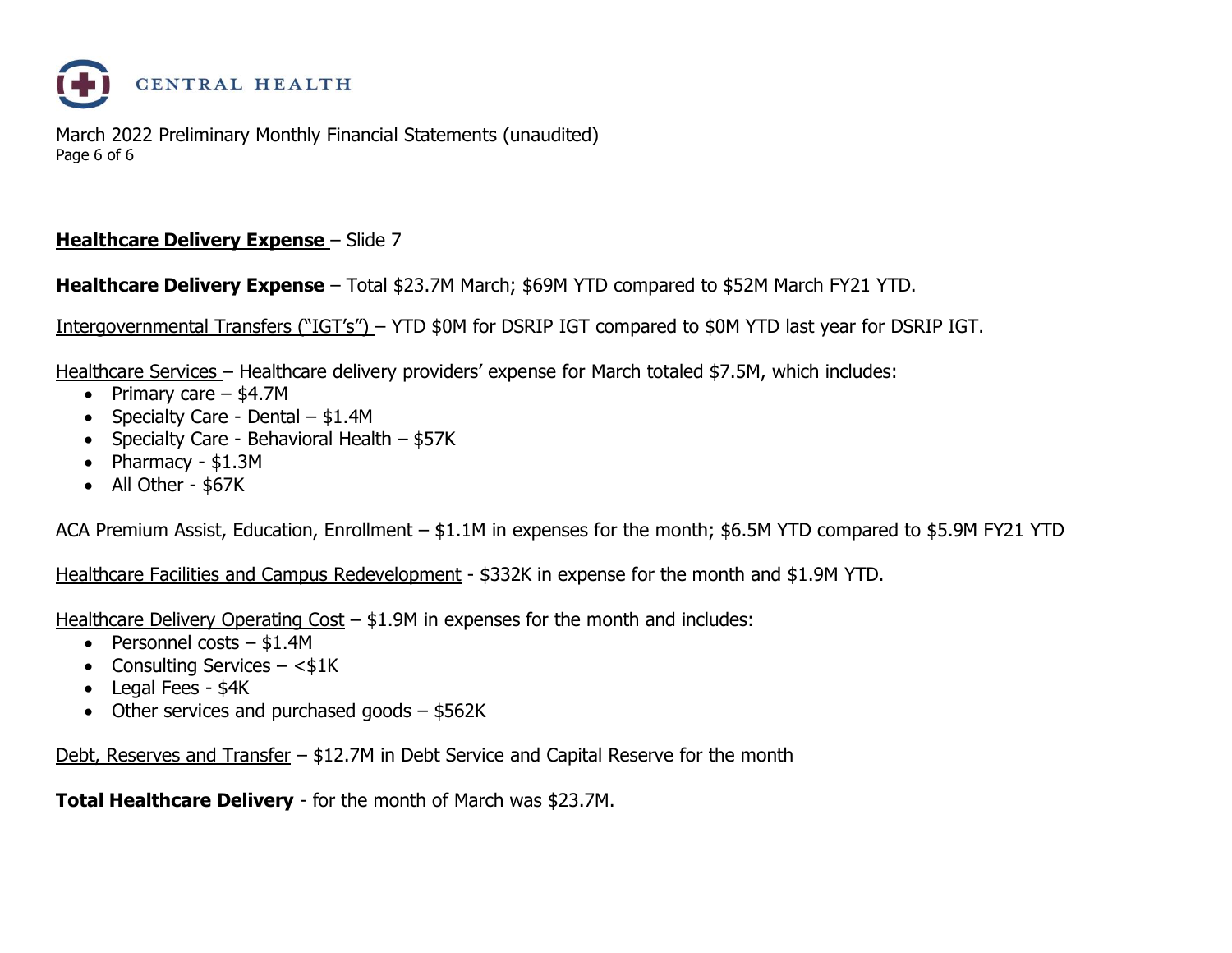

## Central Health

### Financial Statement Presentation

## FY 2022 – as of March 31, 2022 (Preliminary)

Central Health Board of Managers

April 27, 2022

Lisa Owens, Deputy CFO

Patti Bethke, Controller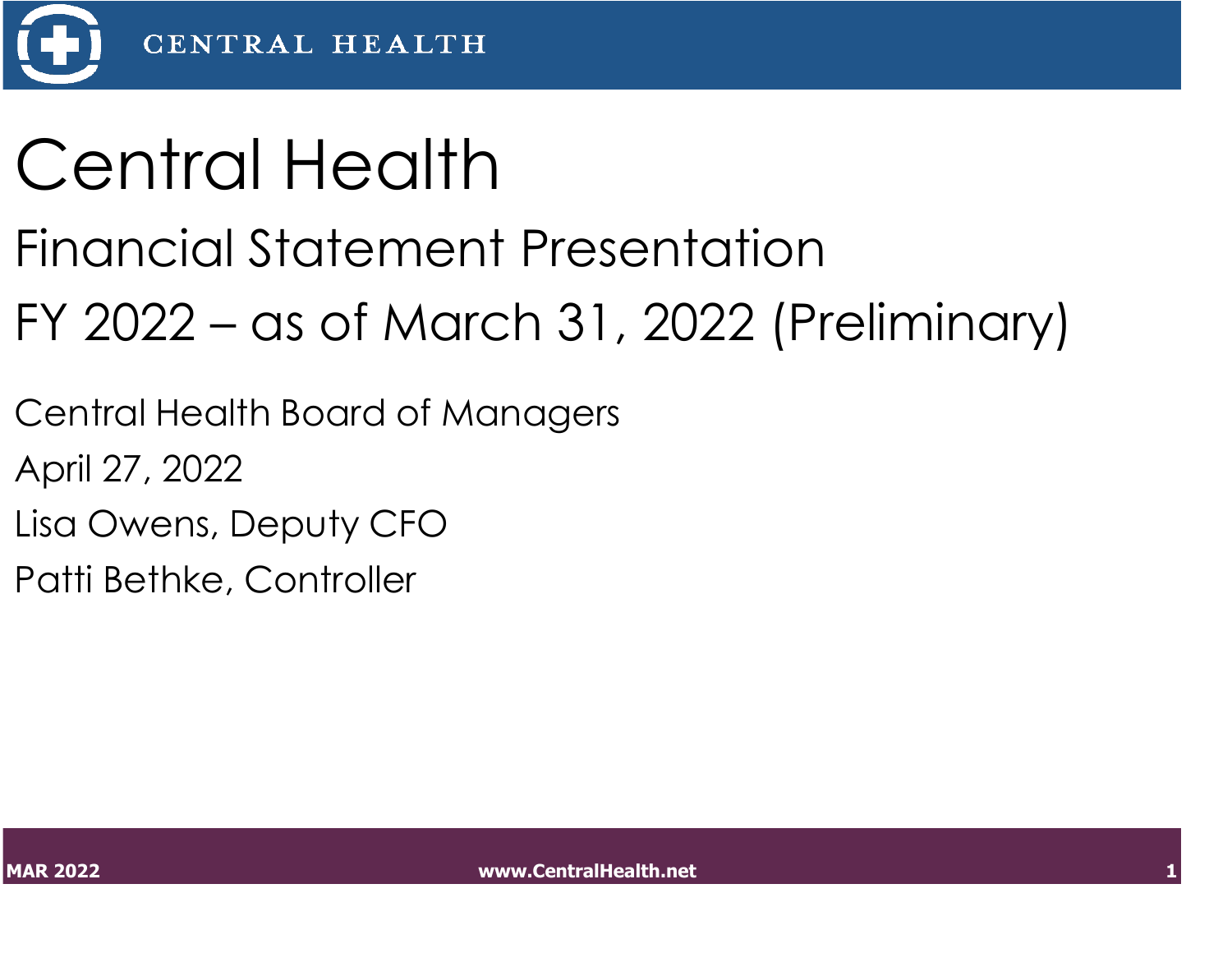

- Slide 2 Index
- Slide 3 Highlights
- Slide 4 Balance Sheet Assets
- Slide 5 Balance Sheet Liabilities & Net Assets
- Slide 6 Sources & Uses
- Slide 7 HCD Summary
- Slide 8 HCD Blank Page
- Slide 9 HCD Operating Cost
- Slide 10 HCD Primary Care
- Slide 11 HCD Specialty Care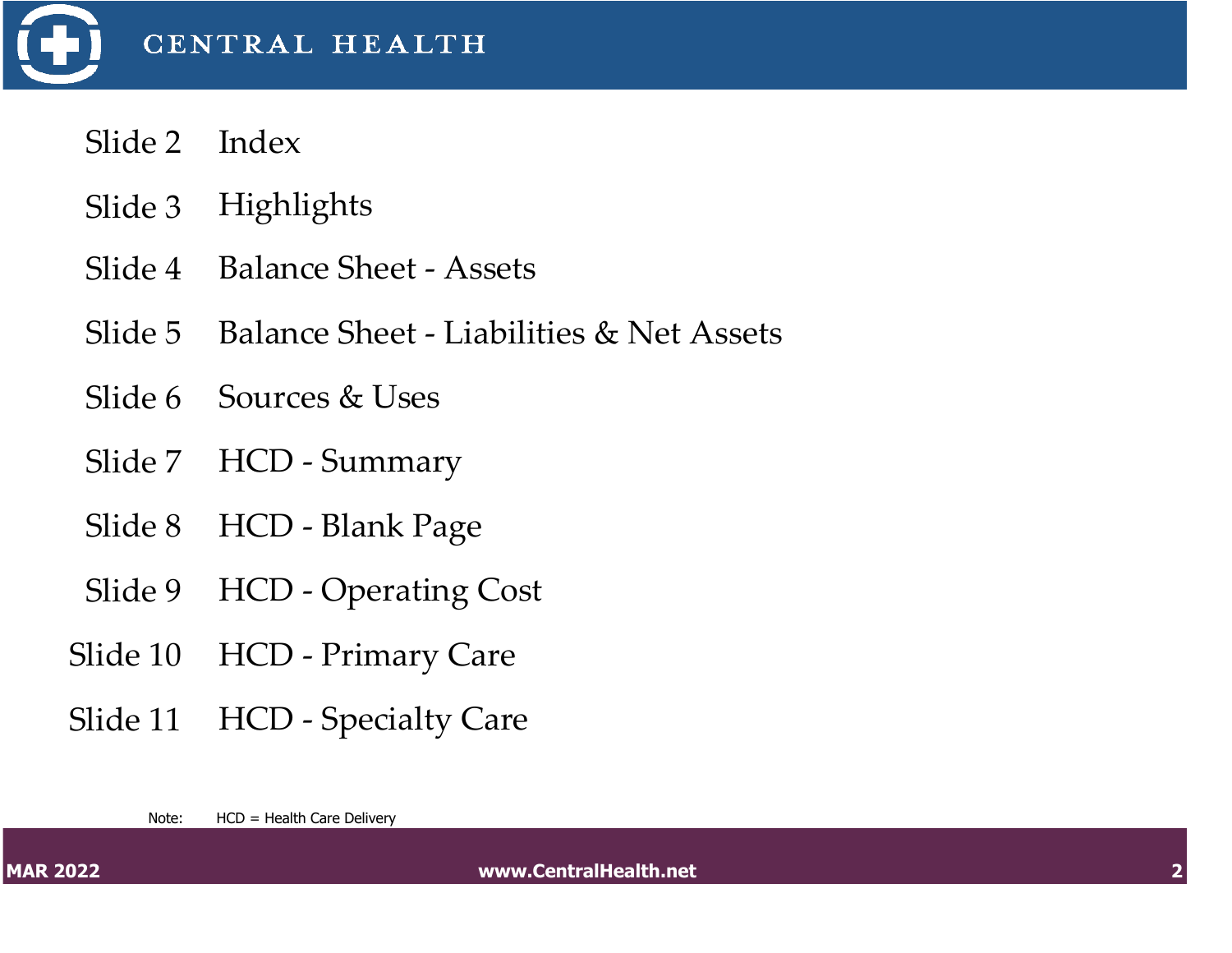

- Year-to-date through March collected net property tax revenue is \$259 million compared to \$236 million as of March 2021 representing 97.0% of the adjusted tax levy compared to 96.4% as of March 2021 .
- Healthcare Delivery is \$70 million for the six months ending 3/31/2022.
- GAAP reporting Net Assets increased \$136 million year-over-year.
- TCHD LPPF total restricted balance of LPPF as of 3/31/2022 is \$1 million.

GAAP: Generally Accepted Accounting Principles refer to a common set of accounting principles, standards, and procedures issued by the Financial Accounting Standards Board. GAAP primary focus is to improve clarity, consistency, and comparability of the communication of financial information.

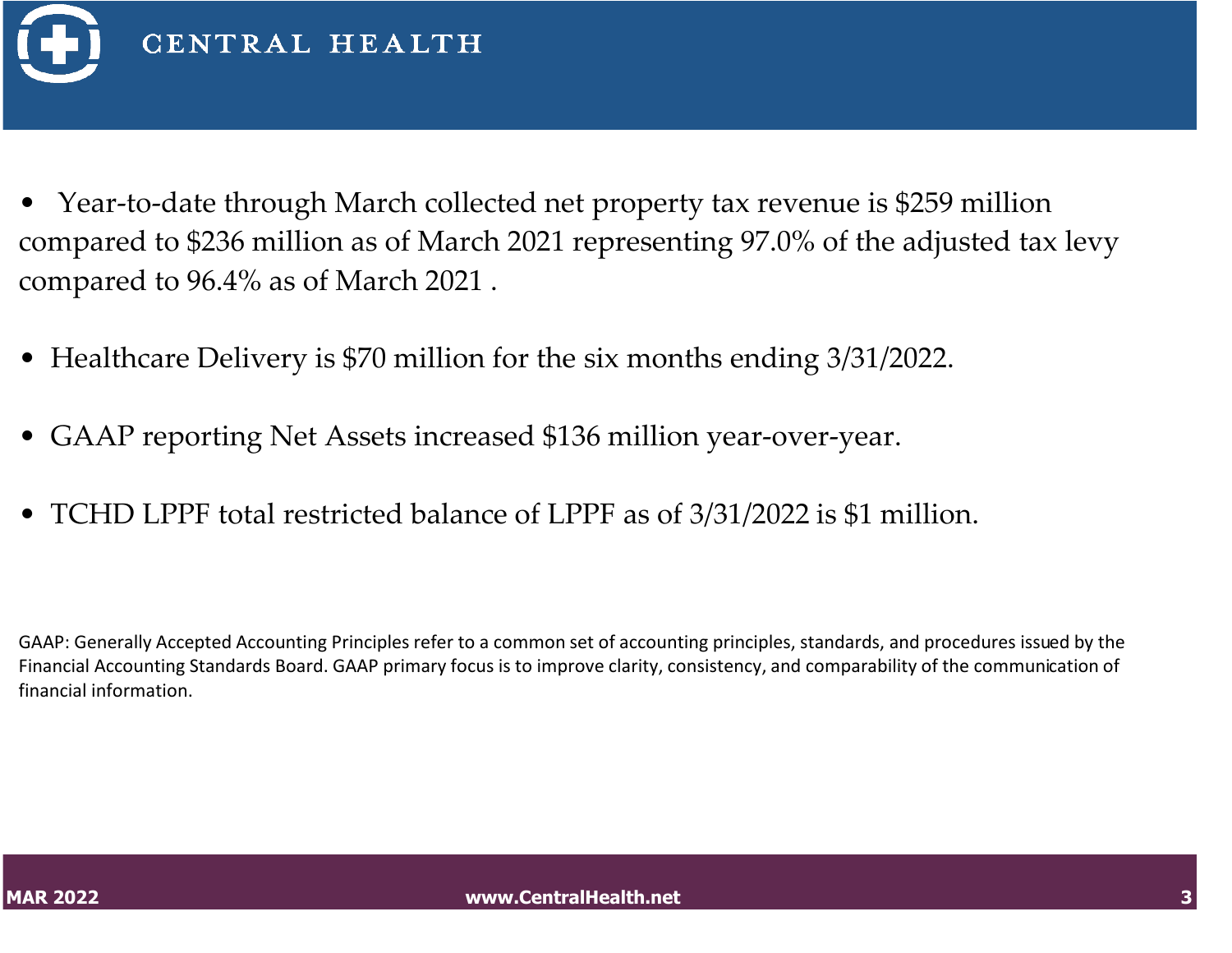

### CENTRAL HEALTH

|                                                            | Preliminary as |                 |
|------------------------------------------------------------|----------------|-----------------|
| <b>Assets</b>                                              | of 3/31/2022   | as of 3/31/2021 |
| <b>Current Assets</b>                                      |                |                 |
| Cash and cash equivalents                                  | 1,193,117      | 903,062         |
| Short-term investments                                     | 466,064,014    | 361,991,251     |
| Ad valorem taxes receivable                                | 6,092,472      | 6,086,398       |
| Other receivables                                          | 5,048,472      | 2,592,883       |
| Prepaid expenses                                           | 849,148        | 564,109         |
| <b>Total Current Assets</b>                                | 479,247,225    | 372,137,703     |
| Restricted Cash and Investments or Noncurrent              |                |                 |
| Restricted for capital acquisition                         | 93,507,052     | 11,582,854      |
| Sendero paid-in-capital                                    | 71,000,000     | 71,000,000      |
| Working capital advance to CommUnityCare                   | 4,000,000      | 4,000,000       |
| Sendero Surplus Debenture                                  | 37,083,000     | 37,083,000      |
| Restricted TCHD LPPF Cash & Investments                    | 1,231,161      | 6,948,348       |
| <b>Total Restricted Cash and Investments or Noncurrent</b> | 206,821,213    | 130,614,202     |
| Capital Assets                                             |                |                 |
| Land                                                       | 26,372,222     | 13,425,967      |
| Buildings and improvements                                 | 56,594,949     | 57,153,539      |
| Equipment and furniture                                    | 17,770,066     | 9,870,147       |
| Capital Projects in progress                               | 12,275,453     | 6,600,388       |
| Less accumulated depreciation                              | (27, 454, 036) | (24,388,416)    |
| <b>Total Capital Assets</b>                                | 85,558,653     | 62,661,625      |
| <b>Total Assets</b>                                        | 771,627,091    | 565,413,530     |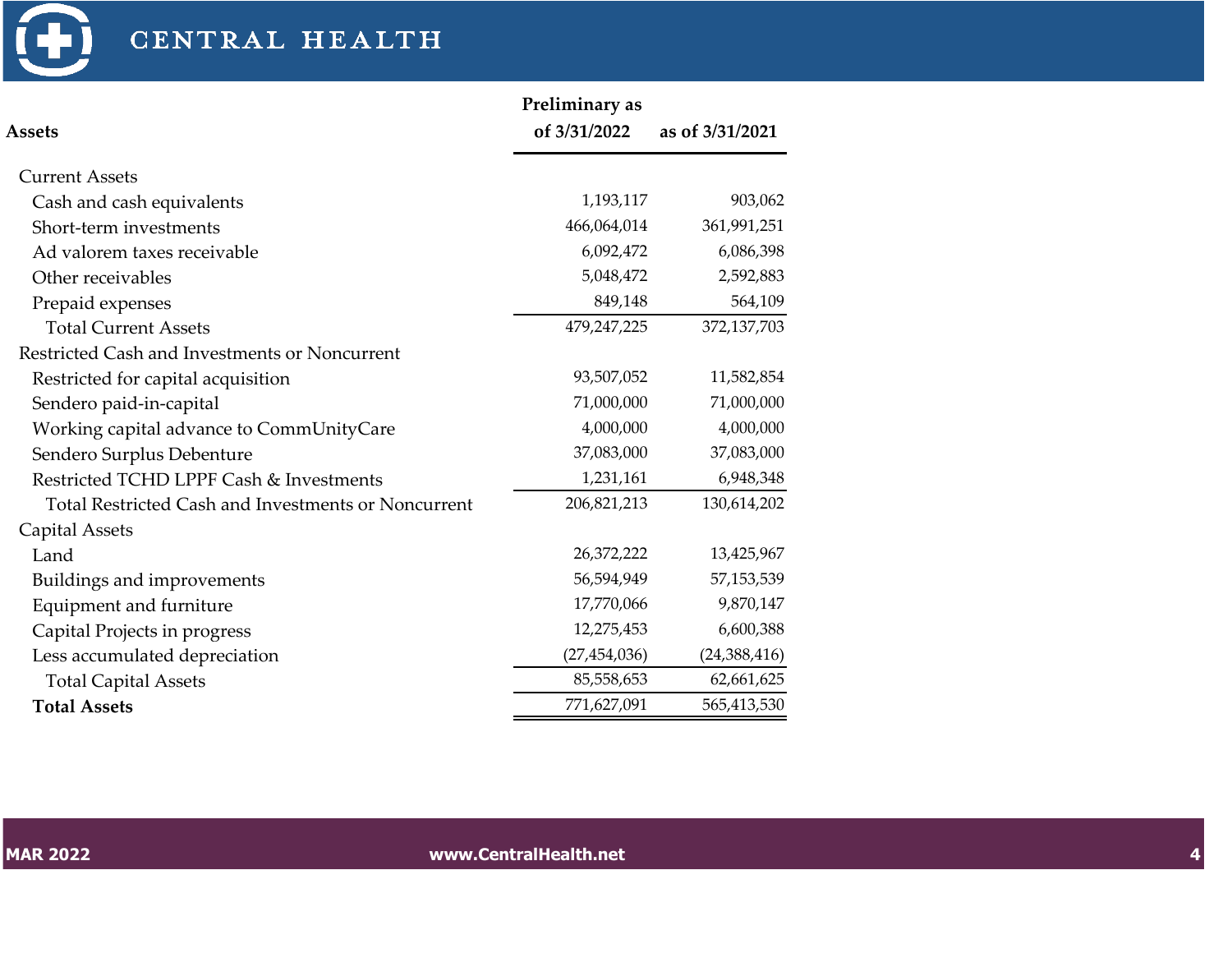

|                                                   | Preliminary |             |
|---------------------------------------------------|-------------|-------------|
|                                                   | as of       | as of       |
| Liabilities                                       | 3/31/2022   | 3/31/2021   |
| <b>Current Liabilities</b>                        |             |             |
| Accounts payable                                  | 7,803,350   | 6,733,183   |
| Salaries and benefits payable                     | 1,735,703   | 1,918,262   |
| <b>Other Payables</b>                             | 1,053,908   |             |
| Debt service payable, short-term                  | 4,522,989   | 1,196,410   |
| Deferred tax revenue                              | 4,905,694   | 4,877,231   |
| Other deferred revenue                            |             | 610,000     |
| <b>Total Current Liabilities</b>                  | 20,021,644  | 15,335,087  |
| <b>Restricted or Noncurrent Liabilities</b>       |             |             |
| Funds held for TCHD LPPF                          | 1,231,161   | 6,948,348   |
| Debt service payable, long-term                   | 75,864,892  | 4,915,000   |
| <b>Total Restricted of Noncurrent Liabilities</b> | 77,096,053  | 11,863,348  |
| <b>Total Liabilities</b>                          | 97,117,698  | 27,198,435  |
| <b>Net Assets</b>                                 |             |             |
| Unrestricted                                      | 558,142,029 | 475,553,471 |
| Restricted                                        | 56,205,160  |             |
| <b>Investment in Capital Assets</b>               | 60,162,204  | 62,661,625  |
| <b>Total Net Assets</b>                           | 674,509,393 | 538,215,095 |
| <b>Liabilities and Net Assets</b>                 | 771,627,091 | 565,413,530 |

**MAR 2022 www.CentralHealth.net 5 MAR 2022 5**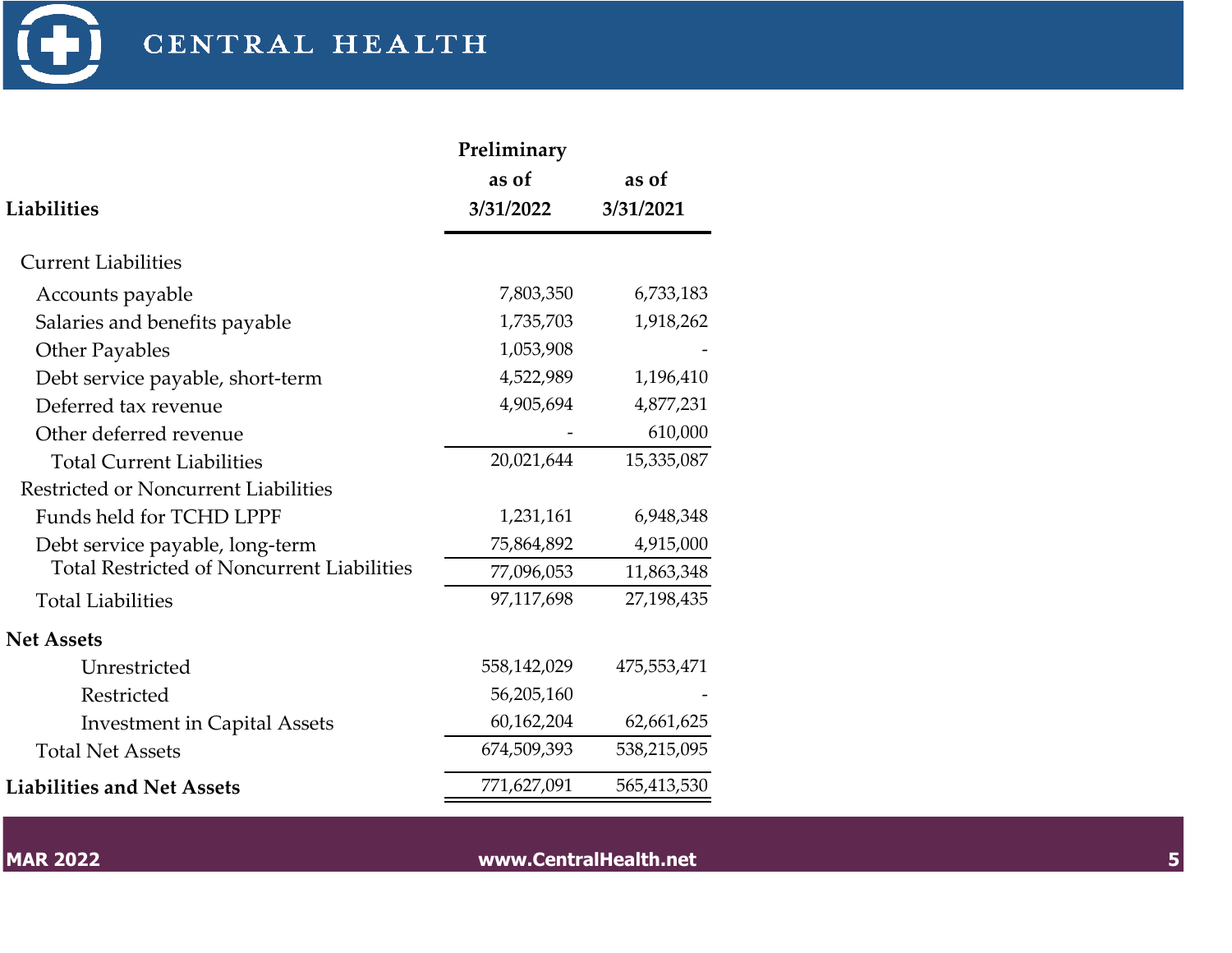| CENTRAL HEALTH                      |                 |             |             |                    |               |
|-------------------------------------|-----------------|-------------|-------------|--------------------|---------------|
|                                     |                 |             |             | Percent of         |               |
| <b>Sources / Uses</b>               | <b>Mar 2022</b> | FY22 YTD    | FY22 Budget | <b>Budget Used</b> | FY21 YTD      |
| <b>Sources</b>                      |                 |             |             |                    |               |
| <b>Property Tax Revenue</b>         | 2,192,475       | 259,319,620 | 260,933,097 | 99%                | 235,626,249   |
| Lease Revenue                       | 2,507,854       | 6,924,682   | 13,422,399  | 52%                | 6,132,684     |
| <b>Other Revenue</b>                | 258,054         | 735,669     | 3,000,000   | 25%                | 384,977       |
| <b>Tobacco Settlement Revenue</b>   |                 |             | 3,000,000   | $0\%$              |               |
| Contingency Reserve (Carryforward)  |                 | 235,884,286 | 226,521,399 | 104%               | 136,179,266   |
| <b>Total Sources</b>                | 4,958,383       | 502,864,257 | 506,876,895 | 99%                | 378, 323, 176 |
| <b>Uses of Funds</b>                |                 |             |             |                    |               |
| <b>Healthcare Delivery</b>          | 24,860,107      | 70,161,570  | 491,485,797 | 14%                | 51,685,105    |
| <b>Administrative Program</b>       |                 |             |             |                    |               |
| Salaries and benefits               | 512,281         | 2,774,679   | 7,134,758   | 39%                | 2,336,754     |
| <b>Consulting Fees</b>              | 138,743         | 278,968     | 1,341,120   | 21%                | 65,304        |
| <b>Legal Fees</b>                   | 25,228          | 254,477     | 1,456,636   | 17%                | 352,817       |
| Other Purchase Goods and Services   | 320,142         | 780,803     | 3,287,732   | 24%                | 795,794       |
| <b>Total Administrative Program</b> | 996,394         | 4,088,927   | 13,220,246  | 31%                | 3,550,669     |
| <b>Tax Collection Expenses</b>      | 100,657         | 1,377,662   | 2,170,853   | 63%                | 1,320,849     |
| <b>Total Uses</b>                   | 25,957,158      | 75,628,159  | 506,876,896 | 15%                | 56,556,623    |
| <b>Excess Sources / (Uses)</b>      | (20,998,775)    | 427,236,098 |             |                    | 321,766,553   |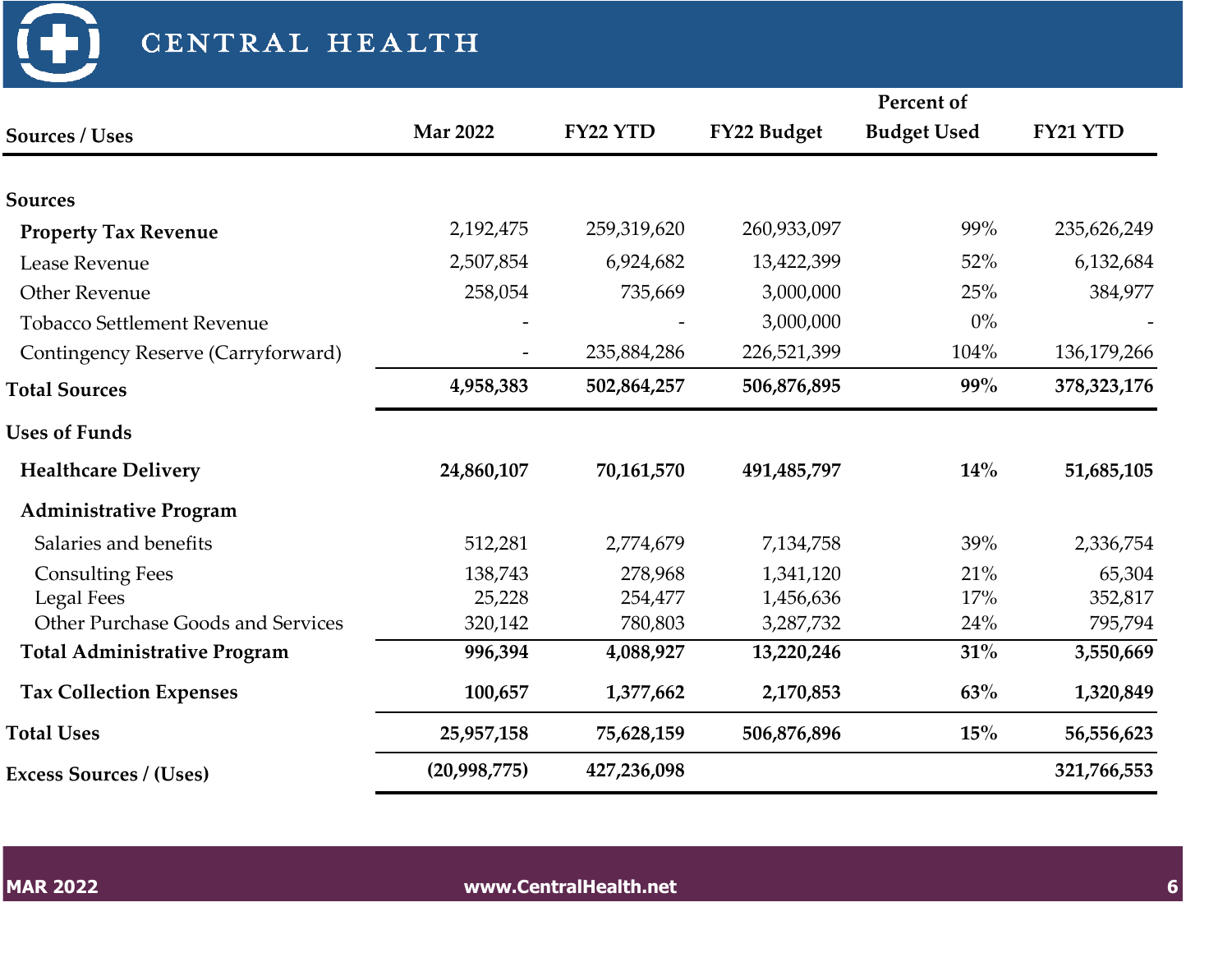

|                                                         |                 |            |             | Percent of         |            |  |
|---------------------------------------------------------|-----------------|------------|-------------|--------------------|------------|--|
| <b>Healthcare Delivery Summary</b>                      | <b>Mar 2022</b> | FY22 YTD   | FY22 Budget | <b>Budget Used</b> | FY21 YTD   |  |
| <b>Inter-Governmental Transfers (IGTs)</b>              |                 |            | 15,509,298  | $0\%$              |            |  |
| <b>Healthcare Services</b>                              |                 |            |             |                    |            |  |
| Primary Care - (see detail on Slide 10)                 | 4,706,803       | 23,250,406 | 59,040,000  | 39%                | 20,939,989 |  |
| Specialty Care, incld Dental - (see detail on Slide 11) | 1,431,740       | 3,838,137  | 17,175,000  | 22%                | 2,381,807  |  |
| Specialty Care, Behavioral Health                       | 57,537          | 358,200    | 1,383,856   | 26%                | 229,059    |  |
| Pharmacy                                                | 1,321,656       | 5,401,016  | 14,250,000  | 38%                | 4,893,463  |  |
| Post Acute Care                                         | 9,682           | 22,317     | 2,125,000   | $1\%$              |            |  |
| All Other Healthcare Services                           | 57,253          | 343,518    | 6,737,035   | $5\%$              | 343,518    |  |
| Community Healthcare Initiatives Fund                   |                 |            | 875,000     | $0\%$              |            |  |
| <b>Subtotal Healthcare Services</b>                     | 7,584,671       | 33,213,594 | 101,585,891 | 33%                | 28,787,836 |  |
| <b>ACA Premium Assist, Education, Enrollment</b>        | 1,143,632       | 6,477,740  | 13,902,929  | 47%                | 5,896,813  |  |
| Healthcare Facilities and Campus Redevelopment          | 332,349         | 1,866,480  | 6,284,795   | 30%                | 1,263,845  |  |
| <b>Healthcare Delivery Operating Costs</b>              | 1,941,572       | 9,699,182  | 35,631,887  | 27%                | 8,011,955  |  |
| <b>SubTotal</b>                                         | 11,002,224      | 51,256,996 | 157,405,502 | 33%                | 43,960,449 |  |
| Debt, Reserves and Transfers                            | 13,857,883      | 18,904,574 | 318,570,997 | 6%                 | 7,724,656  |  |
| <b>Total Healthcare Delivery</b>                        | 24,860,107      | 70,161,570 | 491,485,797 | 14%                | 51,685,105 |  |
|                                                         |                 |            |             |                    |            |  |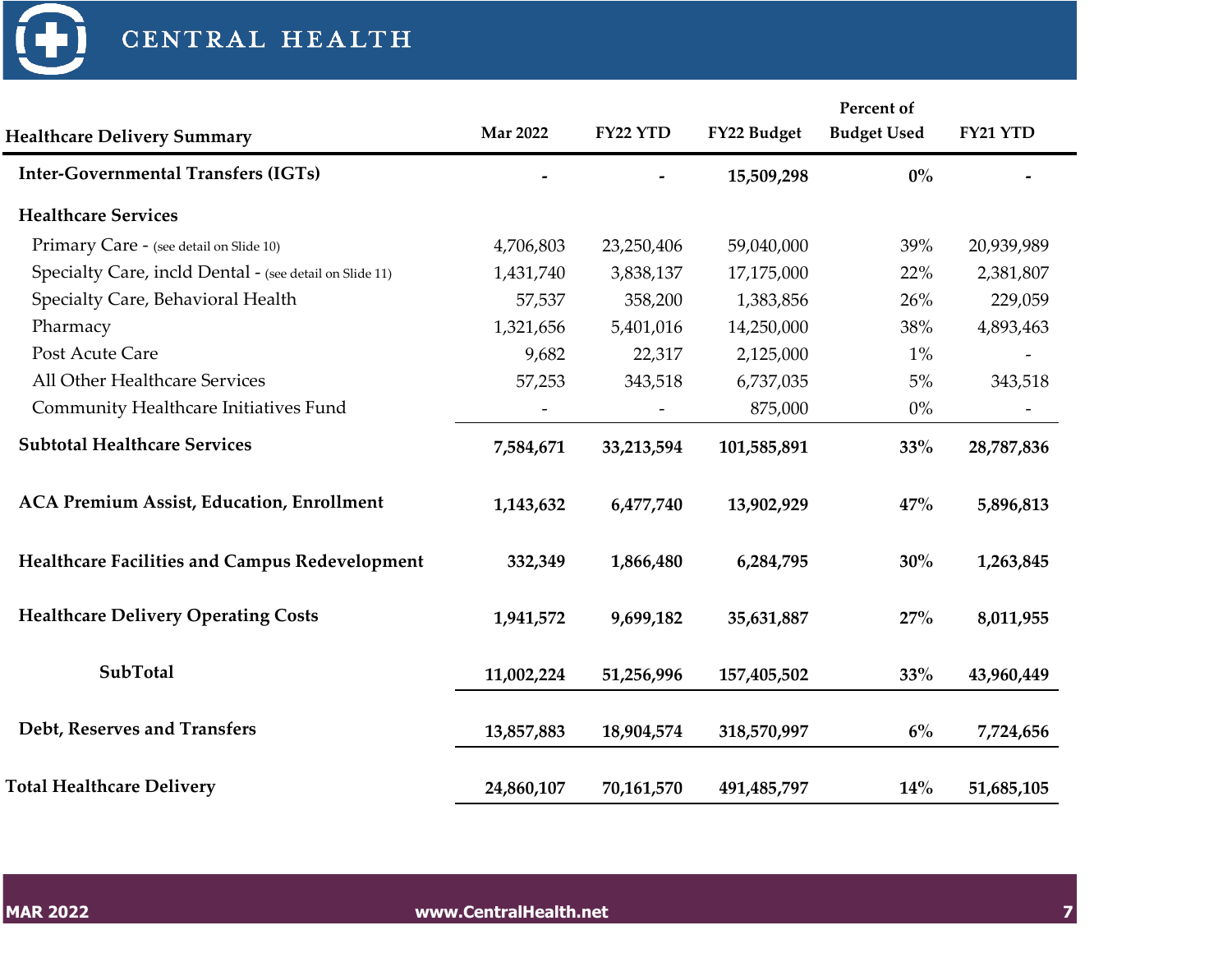

Details for Health Care Delivery on the following slides.

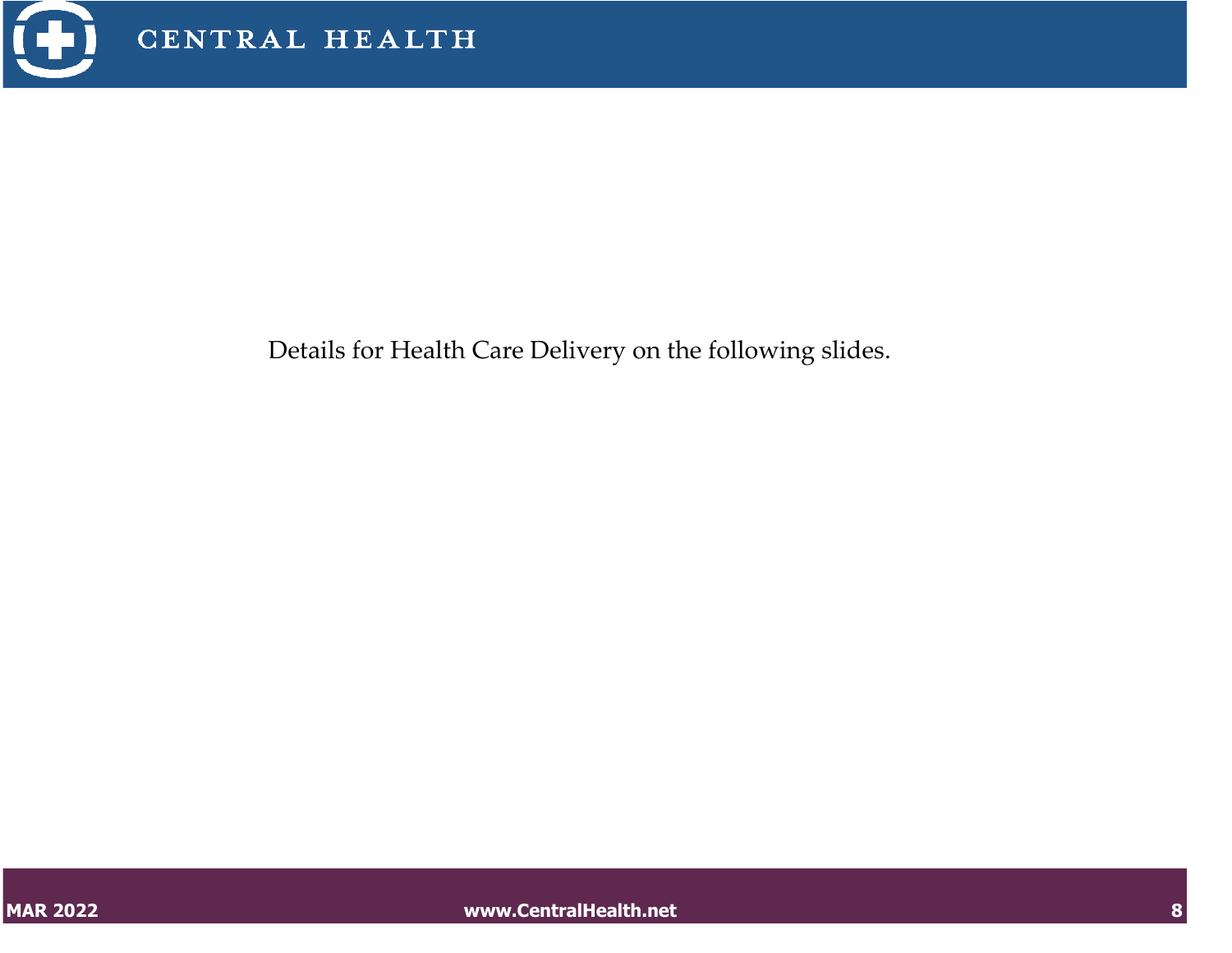

| CENTRAL HEALTH                                   |                              |            |             |                    |            |
|--------------------------------------------------|------------------------------|------------|-------------|--------------------|------------|
|                                                  |                              |            |             | Percent of         |            |
| <b>Healthcare Delivery Detail</b>                | <b>Mar 2022</b>              | FY22 YTD   | FY22 Budget | <b>Budget Used</b> | FY21 YTD   |
| <b>Healthcare Operations and Support</b>         |                              |            |             |                    |            |
| <b>ACA and Premium Assistance Programs</b>       |                              |            |             |                    |            |
| High Risk Premium Programs                       | 865,814                      | 4,620,462  | 10,240,575  | 45%                | 4,097,567  |
| <b>CHAP</b> Program                              | 264,779                      | 1,342,527  | 3,079,354   | 44%                | 1,299,498  |
| <b>ACA Enrollment and Education Services</b>     | 13,039                       | 514,751    | 583,000     | 88%                | 499,748    |
| <b>Subtotal ACA &amp; Premium Assist Program</b> | 1,143,632                    | 6,477,740  | 13,902,929  | 47%                | 5,896,813  |
| <b>Healthcare Facilities and Campus</b>          |                              |            |             |                    |            |
| Salaries and benefits                            | 31,490                       | 168,216    | 395,914     | 42%                | 49,146     |
| <b>Consulting Services</b>                       |                              | 5,096      | 1,512,000   | $0\%$              | 115,647    |
| <b>Legal Fees</b>                                | 7,309                        | 26,583     | 370,000     | $7\%$              | 137,942    |
| Other Goods & Svc incl. UT Ground Lease          | 293,550                      | 1,666,585  | 4,006,881   | 42%                | 961,110    |
| <b>Subtotal Healthcare Facilities and Campus</b> | 332,349                      | 1,866,480  | 6,284,795   | 30%                | 1,263,845  |
| <b>Healthcare Delivery Operating Costs</b>       |                              |            |             |                    |            |
| Salaries and benefits                            | 1,375,859                    | 6,991,237  | 18,866,066  | 37%                | 5,780,918  |
| <b>Consulting Services</b>                       |                              | 277,815    | 840,000     | 33%                | 16,915     |
| <b>Legal Fees</b>                                | 3,941                        | 16,564     | 339,000     | 5%                 | 52,181     |
| Other Services and Purchased Goods               | 561,772                      | 2,413,566  | 15,586,821  | 15%                | 2,161,941  |
| <b>Subtotal HCD Operating Cost</b>               | 1,941,572                    | 9,699,182  | 35,631,887  | 27%                | 8,011,955  |
| Debt Service, Reserves and Transfers             |                              |            |             |                    |            |
| Debt Service                                     | 168,870                      | 5,215,561  | 6,152,676   | 85%                | 1,224,656  |
| Healthcare Capital Line of Credit                | $\qquad \qquad \blacksquare$ |            | 1,091,773   |                    |            |
| FY2022 Capital reserve                           | 13,689,013                   | 13,689,013 | 12,546,013  | 109%               | 6,500,000  |
| FY2022 Contingency reserve appropriation         |                              |            | 298,780,535 |                    |            |
| <b>Subtotal Debt, Reserves and Transfers</b>     | 13,857,883                   | 18,904,574 | 318,570,997 | 6%                 | 7,724,656  |
| <b>Total Healthcare Delivery</b>                 | 24,860,107                   | 70,161,570 | 491,485,797 | 14%                | 51,685,105 |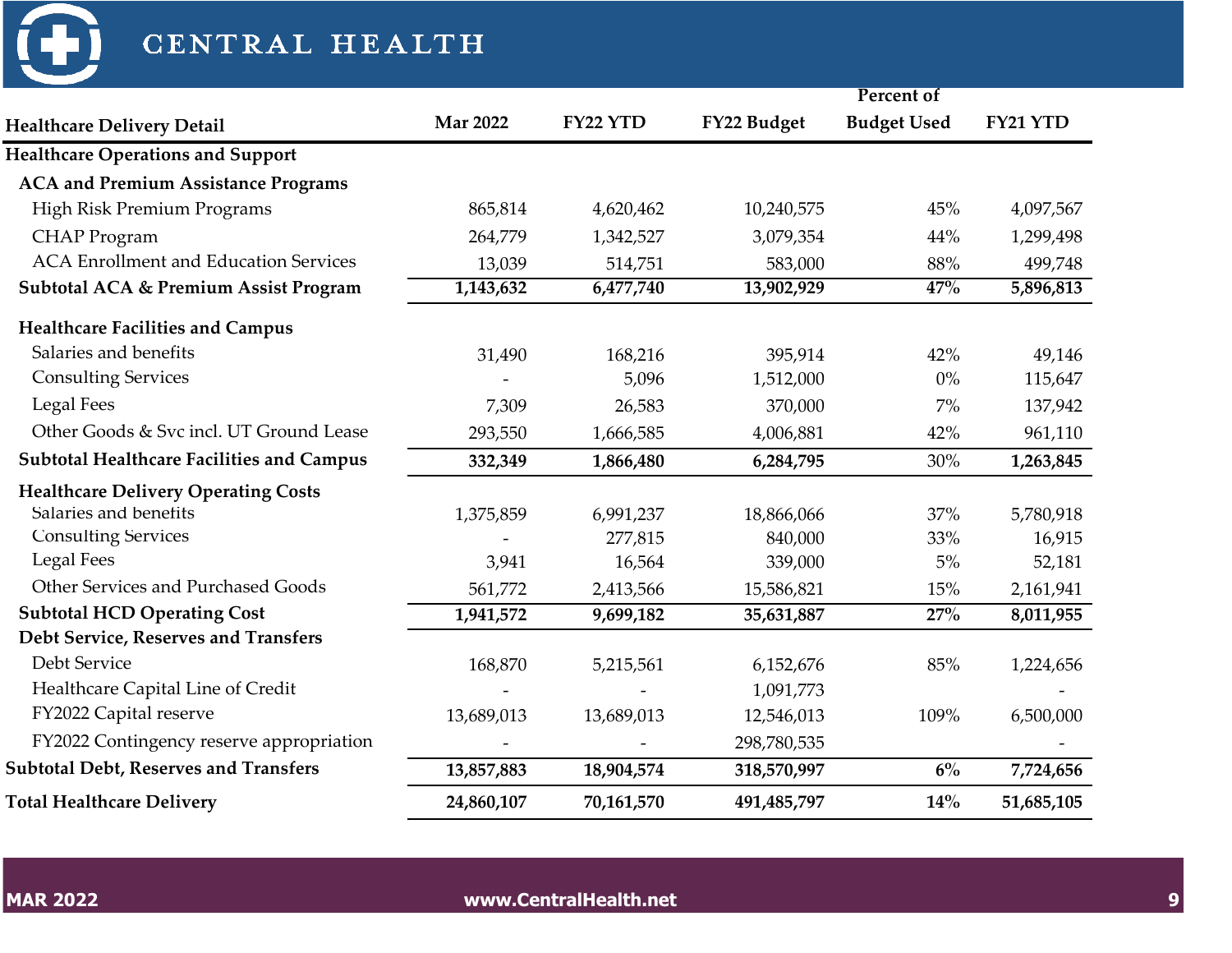

| <b>Healthcare Delivery - Primary Care</b> | <b>Mar 2022</b> | FY22 YTD   | FY22 Budget | Percent of<br><b>Budget Used</b> | FY21 YTD   |
|-------------------------------------------|-----------------|------------|-------------|----------------------------------|------------|
| <b>Primary Care</b>                       |                 |            |             |                                  |            |
| CommUnity Care                            | 3,801,038       | 19,391,750 | 45,885,000  | 42%                              | 17,459,471 |
| Lone Star Circle of Care                  | 682,142         | 2,774,094  | 6,755,000   | 41%                              | 2,446,252  |
| People's Community Clinic                 | 195,735         | 1,002,165  | 2,600,000   | 39%                              | 955,158    |
| <b>Other Primary Care</b>                 | 27,887          | 82,397     | 3,800,000   | $2\%$                            | 79,108     |
|                                           |                 |            |             |                                  |            |
| <b>Subtotal Primary Care Services</b>     | 4,706,802       | 23,250,406 | 59,040,000  | 39%                              | 20,939,989 |

(continued on next page)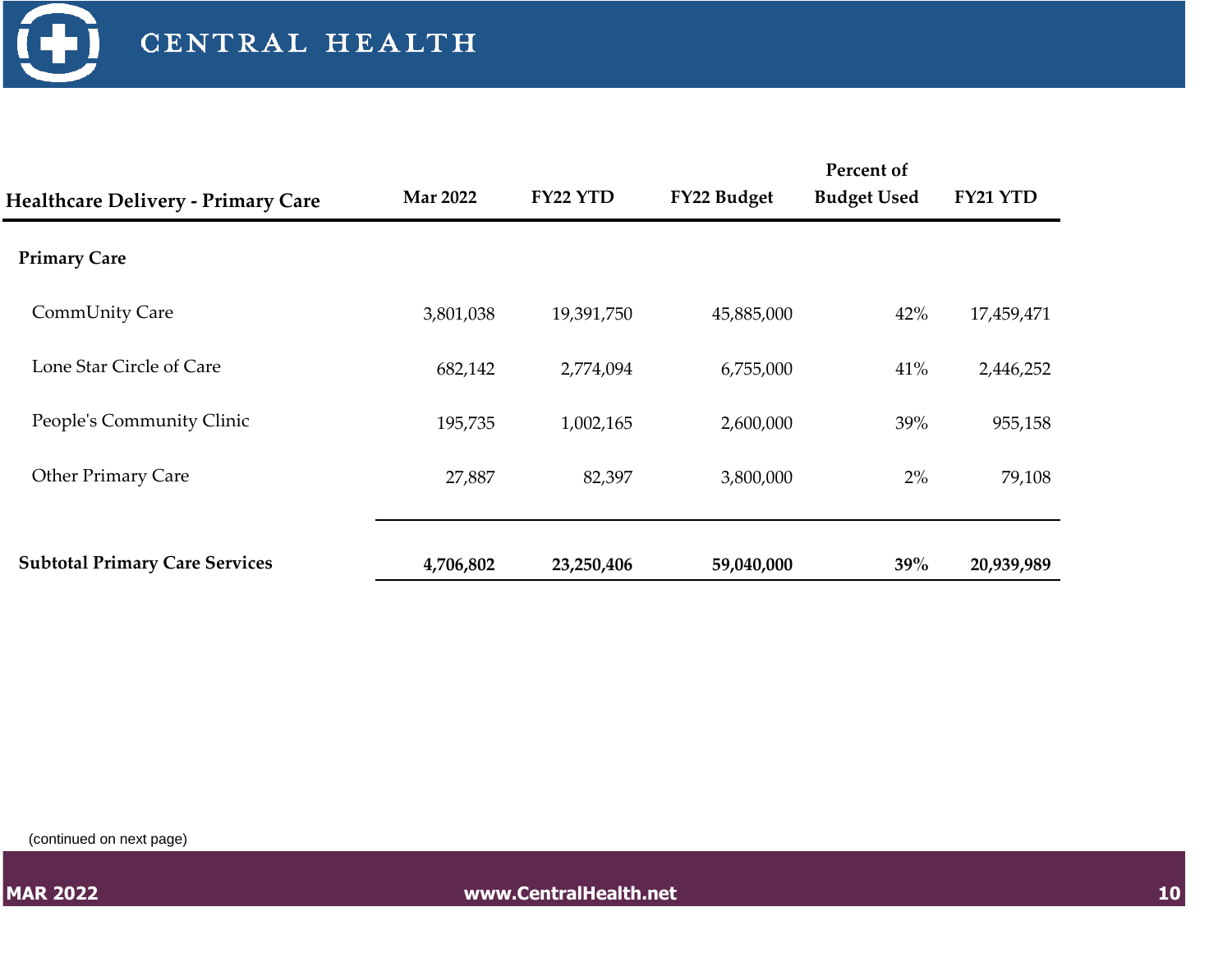

#### CENTRAL HEALTH

|                                             |                  |                  |            | Percent of              |                  | <b>YOY Percent</b> |                           |
|---------------------------------------------|------------------|------------------|------------|-------------------------|------------------|--------------------|---------------------------|
| <b>Healthcare Delivery - Specialty Care</b> | <b>Mar 2022</b>  | FY22 YTD         |            | FY22 Budget Budget Used | FY21 YTD         | Change             | Comments*                 |
|                                             |                  |                  |            |                         |                  |                    |                           |
| <b>Specialty Care</b>                       |                  |                  |            |                         |                  |                    |                           |
| Ancillary Services & DME                    | 4,431            | 29,087           | 735,000    | $4\%$                   | 38,459           | $-24%$             |                           |
| Cardiology                                  | 44,009           | 140,075          | 265,000    | 53%                     | 40,984           |                    | 242% Service Expansion    |
| <b>Referral Services</b>                    | 25,000           | 150,000          | 500,000    | 30%                     | 150,000          | $0\%$              |                           |
| <b>Dental Specialty</b>                     | 111,966          | 485,650          | 1,300,000  | 37%                     | 251,096          |                    | 93% Service Expansion     |
| Dermatology                                 | 179,662          | 382,226          | 550,000    | 69%                     | 177,652          | 115%               |                           |
| Ear, Nose & Throat ENT                      | $\boldsymbol{0}$ | 80,613           | 350,000    | 23%                     | 129,063          | $-38%$             |                           |
| Endocrinology                               | 214,261          | 379,050          | 575,000    | 66%                     | 77,172           |                    | 391% Service Expansion    |
| Gastroenterology                            | 274,003          | 592,067          | 2,100,000  | 28%                     | 360,586          | 64%                |                           |
| <b>General Surgery</b>                      | 4,357            | 28,347           | 300,000    | $9\%$                   | 24,579           | 15%                |                           |
| <b>Gynecology Complex</b>                   | $\boldsymbol{0}$ | $\Omega$         | 100,000    | $0\%$                   | (2,200)          |                    | -100% CCC Agreement       |
| Nephrology                                  | 3,320            | 17,550           | 200,000    | 9%                      | 872              |                    | 1913% New service in FY21 |
| Oncology                                    | 24,950           | 151,528          | 700,000    | 22%                     | 117,945          | 28%                |                           |
| Ophthalmology                               | 99,226           | 521,729          | 1,650,000  | 32%                     | 556,505          | $-6\%$             |                           |
| Prosthetics                                 | 42,195           | 59,360           | 200,000    | $30\%$                  | 50,008           | 19%                |                           |
| Podiatry                                    | 172,136          | 307,232          | 350,000    | 88%                     | 69,650           |                    | 341% Service Expansion    |
| Pulmonology                                 | 77,460           | 165,750          | 375,000    | 44%                     | 78,480           |                    | 111% Service Expansion    |
| Reproductive and Sexual Health              | 97,882           | 205,036          | 1,150,000  | 18%                     | 171,676          | 19%                |                           |
| Rheumatology                                | $\boldsymbol{0}$ | 60,604           | 250,000    | 24%                     | 58,860           | 3%                 |                           |
| Neurology                                   | $\mathbf{0}$     | $\overline{0}$   | 100,000    | $0\%$                   | $\mathbf{0}$     |                    | 0% New CUC Service        |
| <b>Wound Care</b>                           | 56,750           | 82,100           | 150,000    | $55\%$                  | 30,420           |                    | 170% Service Expansion    |
| <b>Subtotal Specialty Care</b>              | 1,431,608        | 3,838,004        | 11,900,000 | 32%                     | 2,381,807        | $61\%$             |                           |
|                                             |                  |                  |            |                         |                  |                    |                           |
| <b>MAP Basic Expansion</b>                  | $\boldsymbol{0}$ | $\boldsymbol{0}$ | 1,975,000  | $0\%$                   | $\boldsymbol{0}$ | $0\%$              |                           |
| <b>Systems Planning Expansion</b>           | $\boldsymbol{0}$ | $\boldsymbol{0}$ | 3,300,000  | $0\%$                   | $\mathbf{0}$     | $0\%$              |                           |
| <b>Total Specialty Care</b>                 | 1,431,608        | 3,838,004        | 17,175,000 | 22%                     | 2,381,807        | 61%                |                           |

 $*$  Changes greater than \$90,000 and  $+$  / - 33%